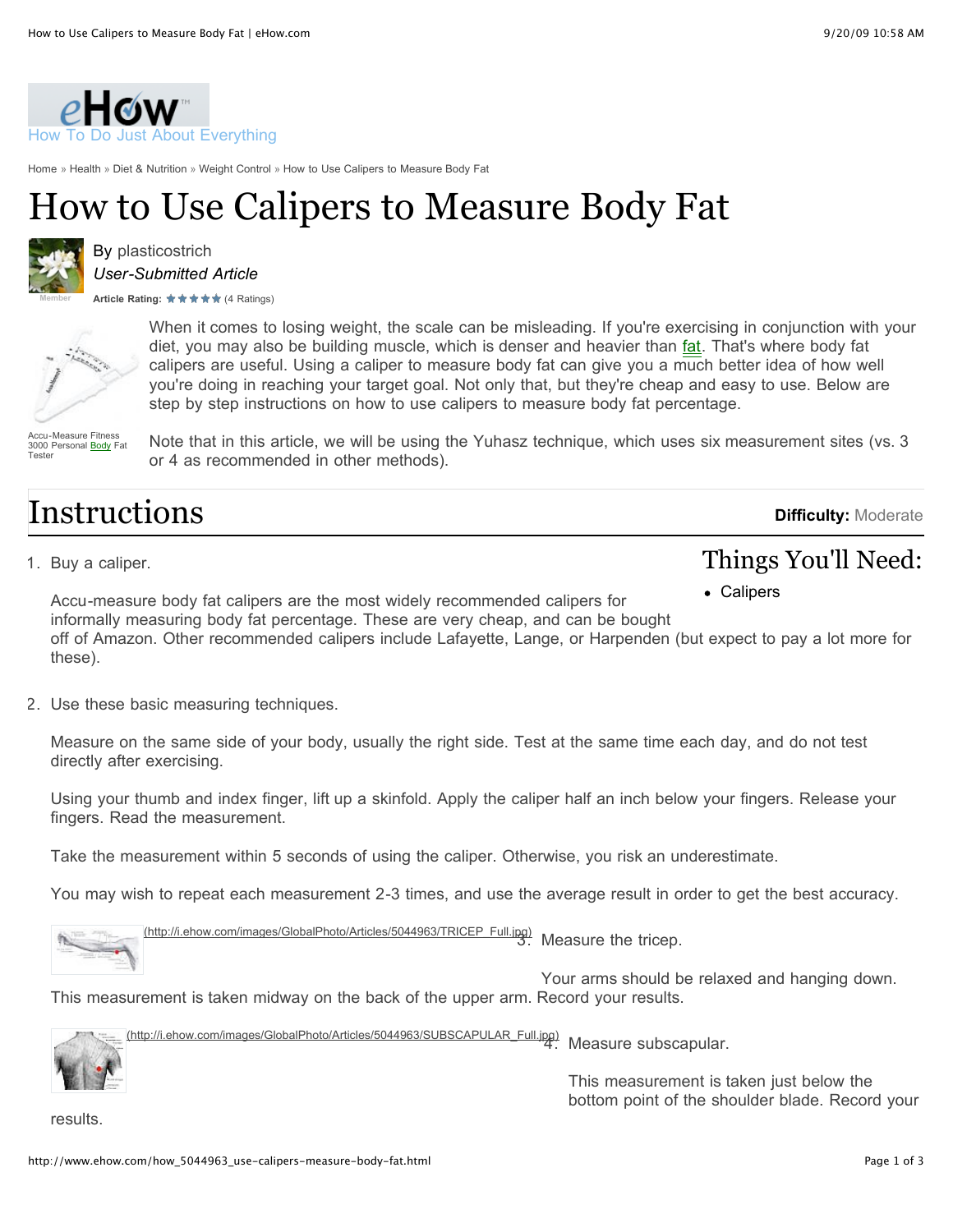[\(http://i.ehow.com/images/GlobalPhoto/Articles/5044963/SUPRASPINALE\\_Full.jpg\)](http://i.ehow.com/images/GlobalPhoto/Articles/5044963/SUPRASPINALE_Full.jpg) 5. Measure supraspinale.

iliac crest and armPit). Record your results.

[\(http://i.ehow.com/images/GlobalPhoto/Articles/5044963/ABDOMINAL\\_Full.jpg\)](http://i.ehow.com/images/GlobalPhoto/Articles/5044963/ABDOMINAL_Full.jpg) Measure abdominal.

> This measurement is taken just next to the navel or belly button. Record your results.

This measurement is taken just above the hip, on the side of the body (in the intersection of the



Your knee should be slightly flexed, and your muscles should be relaxed. This measurement is taken on the front

of the upper thigh, over the quadriceps. Record your results.

[\(http://i.ehow.com/images/GlobalPhoto/Articles/5044963/CALF\\_Full.jpg\)](http://i.ehow.com/images/GlobalPhoto/Articles/5044963/CALF_Full.jpg) Measure the calf. This measurement is taken on the back, center of your calf, at the widest point. Record your results.

9. Calculate the results.

Now that you have your measurements, you need to use those measurements in a [formula \(#\) t](http://www.ehow.com/how_5044963_use-calipers-measure-body-fat.html#)o calculate body fat percentage. This is where it gets tricky. To get the most accurate results, you need to consider your gender, age, ethnicity, fitness level, and a variety of other variables. This is why this technique should be considered an estimate and not a fact.

If you would like to do the calculations yourself, keep reading. Otherwise, skip to step 11.

10. Do the math.

To do the calculations yourself, follow the following formula.

FOR MALES:  $(0.1051 \times$  sum of triceps, subscapular, supraspinale, abdominal, thigh, calf) + 2.585 = Body Fat %

FOR FEMALES:  $(0.1548 \times \text{sum of triceps}, \text{subscapular}, \text{supraspinale}, \text{abdominal}, \text{thigh}, \text{calf}) + 3.580 = \text{Body Fat } \%$ 

1. Pick a website to do the math for you.

If you prefer, you can find a website that uses the Yuhasz technique to calculate the results for you.

You simply fill in the required information, add your measurements, and click for the results.

2. Interpret the results.

The average man has a body fat percentage of around 17%, while the average woman has a body fat percentage of around 22%. Athletes generally have a lower body fat percentage, at as low as 6% for men and 12% for women.